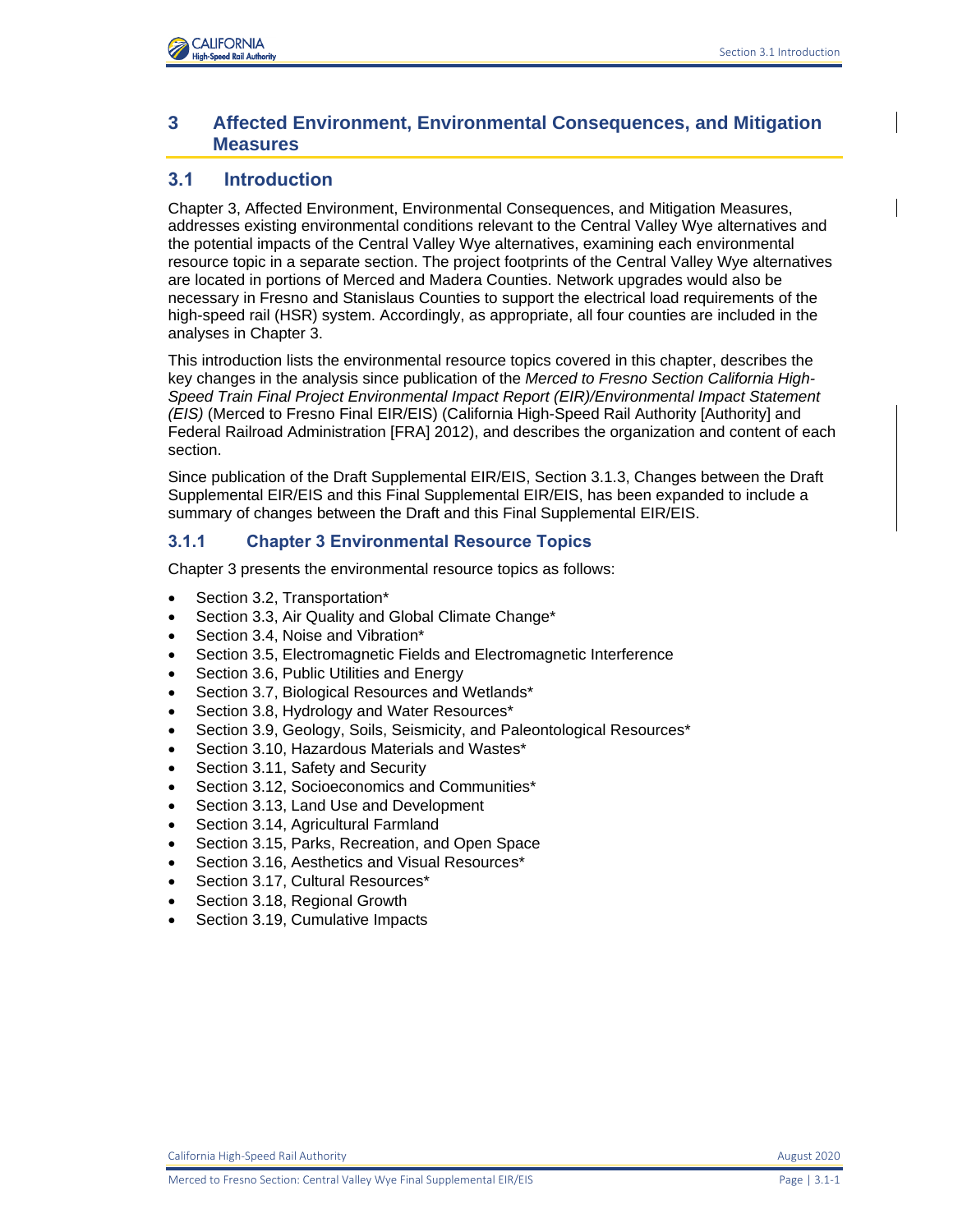

The asterisks (\*) in the list of Chapter 3 sections indicate topics that have a separate technical report providing more detailed technical analyses and data than that included in this Chapter  $3.1$ In addition to the technical reports, Volume II, Technical Appendices, provides detailed, resource-specific background information, data, and other evidence supporting some of the analysis and conclusions in this chapter. These appendices include a comprehensive inventory of regional and local policies in Appendix 3.1-A, Regional and Local Plans and Laws Inventory; detailed mapping of the parcels intersected by each of the Central Valley Wye alternatives in Appendix 3.1-B, Parcels Within the Central Valley Wye Alternatives Project Footprints; Appendix 3.1-C, Comparison of Mitigation Measures and Impacts: Central Valley Wye and Merced to Fresno Final EIR/EIS; and Appendix 3.1-D, Central Valley Wye Technical Report Memorandum of Updates. The technical reports and Volume II, Technical Appendices, prepared for this Final Supplemental EIR/EIS are available via the California High-Speed Rail Authority's (Authority) website: [https://www.hsr.ca.gov/programs/environmental/eis\\_eir/draft\\_supplemental\\_merced\\_fresno.aspx](https://www.hsr.ca.gov/programs/environmental/eis_eir/draft_supplemental_merced_fresno.aspx.)[.](https://www.hsr.ca.gov/programs/environmental/eis_eir/draft_supplemental_merced_fresno.aspx.)

# **3.1.2 Changes in Analysis between the Merced to Fresno Final EIR/EIS and Central Valley Wye Draft Supplemental EIR/EIS**

To improve readability, the structure of the impact analysis in the *Merced to Fresno Section: Central Valley Wye Draft Supplemental EIR/EIS* (Draft Supplemental EIR/EIS) differs from that used in the Merced to Fresno Final EIR/EIS with respect to the following items.

- **Order in which impacts are presented**. Both the Merced to Fresno Final EIR/EIS and the Draft Supplemental EIR/EIS present impacts that could occur during construction and operations. The impact titles and numbers have changed. Some impacts previously listed under construction are now listed under operations because, while the Merced to Fresno Final EIR/EIS asked the underlying question "how long does the impact last?" the Draft Supplemental EIR/EIS asked the question "when does the impact occur?" This means, for example, that an impact that lasts a long time but occurs during construction, such as removing riparian trees to clear the construction site, was moved from the operations analysis in the Merced to Fresno Final EIR/EIS to the construction analysis in the Draft Supplemental EIR/EIS. This organizational shift does not change the overall analysis of impacts in terms of context, duration, or intensity but rather improves the way in which these impacts are organized and presented to the reader.
- **Numbering of impacts**. The Merced to Fresno Final EIR/EIS included impact numbering only for impacts determined to be significant under the California Environmental Quality Act (CEQA) and that merited discussion of mitigation measures for both the National Environmental Policy Act (NEPA) and CEQA. The Draft Supplemental EIR/EIS numbered all impacts to improve clarify and readability.
- **Electrical interconnections and network upgrades.** The Merced to Fresno Final EIR/EIS described and analyzed electrical interconnection facilities associated with the HSR. While network upgrades were anticipated, the locations of such upgrades were unknown. A 2016 Technical Study Report completed by Pacific Gas and Electric (PG&E) determined what network upgrades would be required to existing infrastructure to meet the projected power demands of the HSR system within the 345‐mile portion of the train corridor located within

August 2020 California High-Speed Rail Authority

<sup>&</sup>lt;sup>1</sup> All Merced to Fresno: Central Valley Wye Technical Reports were finalized in 2016; however, the content of the Draft Supplemental EIR/EIS continued to evolve to incorporate the most current data and other sources of information relevant to the environmental analyses, some of which were not available at the time that the technical reports were prepared. As a result, some of the information presented in the Draft Supplemental EIR/EIS was more current than the information presented in the technical reports. To provide clarity on any information and data differences between the Draft Supplemental EIR/EIS and the technical reports and the location of the most current information, a Central Valley Wye Technical Report Memorandum of Updates had been produced and included as Appendix 3.1-D, Central Valley Wye Technical Report Memorandum of Updates. Further changes between Draft and Final are not recorded in that memorandum.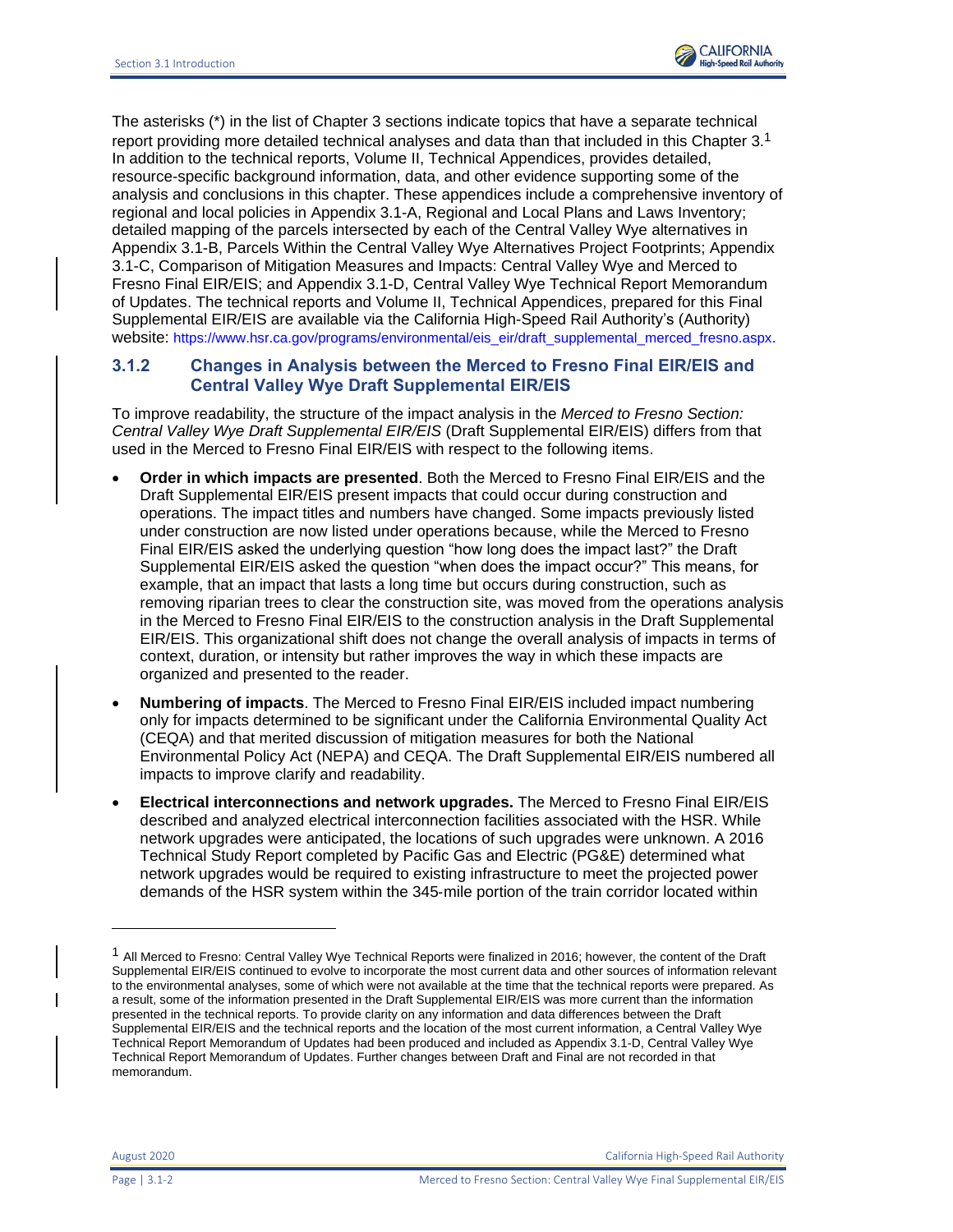

PG&E's service territory (PG&E 2016). Appendix 2-D, Electrical Interconnections and Network Upgrades, contains a detailed project description of specific electrical interconnections and network upgrades (EINU) associated with the Central Valley Wye alternatives, as well as the related air quality modeling, noise modeling, and a biological resources survey memo. Archeological and Historical Architectural Survey Reports Addendums have also been prepared and appended to the corresponding technical reports. With the exceptions noted previously, the existing conditions and impact analysis specific to the EINU are contained entirely within the resources sections of the Draft Supplemental EIR/EIS.

- **Impact avoidance and minimization features (IAMF)**. Project features identified in the Merced to Fresno Final EIR/EIS that avoid or minimize impacts and are applicable to the Central Valley Wye alternatives are renamed and included in the Draft Supplemental EIR/EIS as IAMFs. IAMFs would be incorporated by the Authority as part of the selected Central Valley Wye alternative's design and would become standard conditions of future construction contracts. In addition, in some cases, mitigation measures identified in the Merced to Fresno Final EIR/EIS are included in the Draft Supplemental EIR/EIS as IAMFs. For example, the Merced to Fresno Final EIR/EIS included mitigation measure Bio-MM#1, Designate Project Biologist(s), Contractor's Biologist(s), and Project Biological Monitor(s). The Authority has since made this a standard program-wide requirement applicable to all HSR project sections, and therefore BIO-MM#1 is now included in the Draft Supplemental EIR/EIS, as well as other HSR project sections, as BIO-IAMF#1, Project Biologist.
- **Mitigation measures**. The Draft Supplemental EIR/EIS included mitigation measures for environmental impacts that could result from construction and operation of the Central Valley Wye alternatives. The mitigation measures in the Draft Supplemental EIR/EIS were largely included in the Merced to Fresno Final EIR/EIS; however, in some cases the mitigation measures in that document are reworded or combined for clarification. For example, the Merced to Fresno Final EIR/EIS included mitigation measure Bio-MM#24, Erect Amphibian Exclusion Fencing, which requires exclusion fencing for the protection of California tiger salamander as well as other amphibious species. The Draft Supplemental EIR/EIS includes BIO-MM#12, California Tiger Salamander Exclusion Fencing, which provides the same level of protection for California tiger salamander, but is worded slightly differently from mitigation measure Bio-MM#24 in the Merced to Fresno Final EIR/EIS to better address specific requirements for this species.

Protection for other amphibious species in the Draft Supplemental EIR/EIS was provided in IAMFs and mitigation measures. In some cases, there were also new mitigation measures in the Draft Supplemental EIR/EIS that were not included in the Merced to Fresno Final EIR/EIS.

• **Determination of Significance for NEPA Impacts**. The Merced to Fresno Final EIR/EIS included determinations of whether NEPA impacts were significant, based on considerations of whether the impacts were substantial in light of their context and intensity. The Draft Supplemental EIR/EIS did not do so, as explained in 3.1.5.4, Methods for Evaluating Impacts.

# **3.1.3 Changes between the Draft Supplemental EIR/EIS and this Final Supplemental EIR/EIS**

Since publication of the Draft Supplemental EIR/EIS, several changes have been made. This Final Supplemental EIR/EIS is a "full" final document that includes the text of the Draft Supplemental EIR/EIS with text and figure revisions reflecting one or more of the global issues detailed in Section 3.1.3.1, Global Changes in the Final Supplemental EIR/EIS.

The Authority considered whether all of the revisions described below would require further supplementation under NEPA or further recirculation under CEQA, and determined that neither were required.

California High-Speed Rail Authority **August 2020** 2020

Merced to Fresno Section: Central Valley Wye Final Supplemental EIR/EIS Page | 3.1-3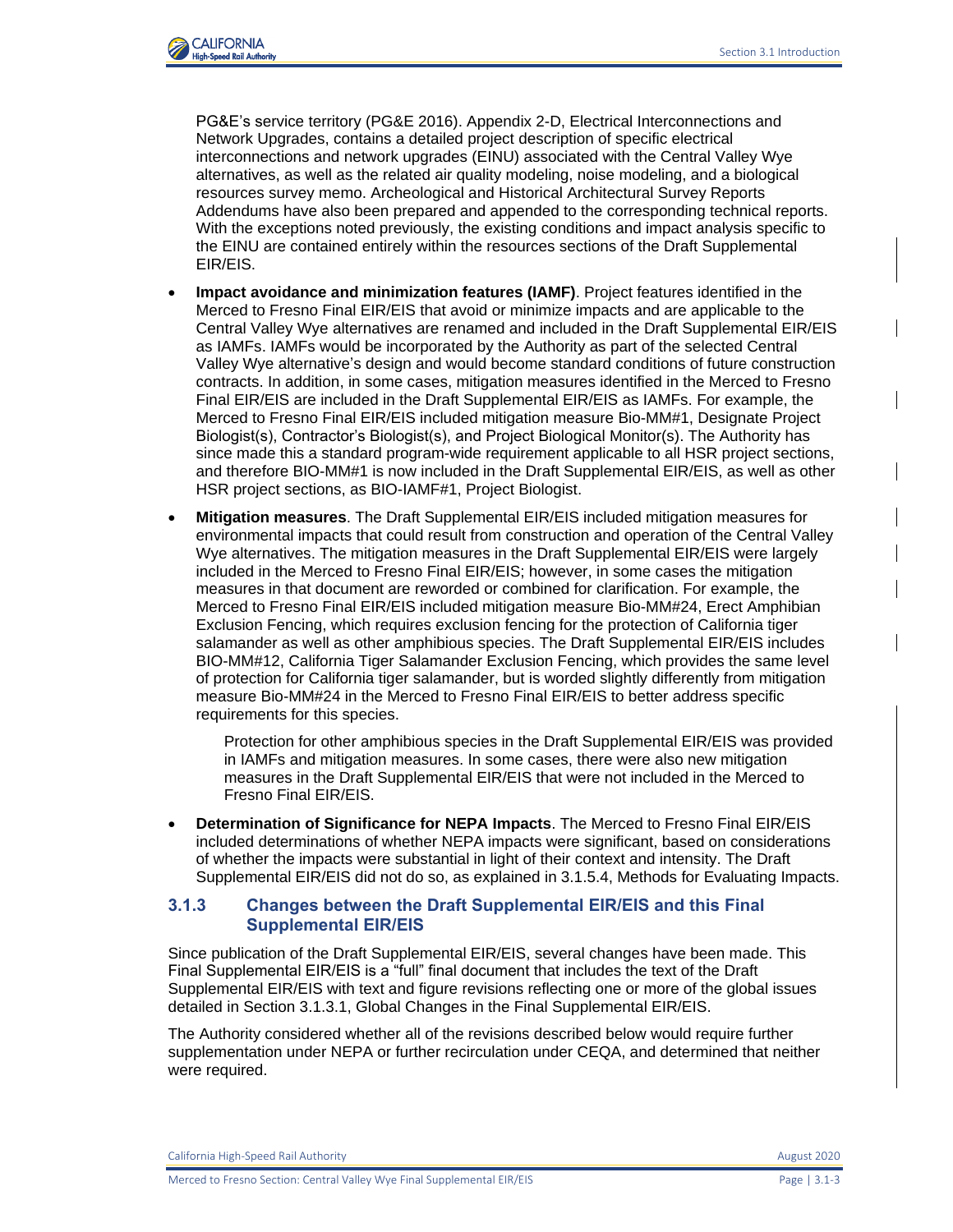

# **3.1.3.1 Global Changes in the Final Supplemental EIR/EIS<sup>2</sup>**

As warranted, Volumes I and II have been revised to reflect one or more of the following global issues.

- NEPA Assignment Changes to Electrical Interconnections and Network Upgrades
- Additional background information, impacts, and mitigation measures concerning the Crotch bumble bee, as was reflected in the *Revised Draft Supplemental Environmental Impact Report/Second Draft Supplemental Environmental Impact Statement, Biological Resources Analysis* (Revised/Second Draft Supplemental EIR/EIS, Biological Resources Analysis).
- Updates to IAMFs and mitigation measures consistent with program-wide updates

Throughout the document, vertical bars in the left- and right-hand margins indicate areas where substantive edits<sup>3</sup> to text, tables, or graphics were made between the Draft Supplemental EIR/EIS and this Final Supplemental EIR/EIS.

# **NEPA Assignment**

Pursuant to 23 United States Code (U.S.C.) Section 327, the FRA and the State of California executed a NEPA Assignment Memorandum of Understanding (MOU), dated July 23, 2019 (FRA and State of California 2019). Pursuant to this MOU, the State of California, acting through California State Transportation Agency and the Authority, assumed FRA's responsibilities under NEPA and other federal environmental laws, as assigned by FRA under the MOU, for projects necessary for the design, construction, and operation of the California HSR System and for other passenger rail projects that directly connect to the HSR system, including documents that were not final for distribution as of the publication date of the memorandum.

Accordingly, the Authority is now the Lead Agency for complying with NEPA and other federal environmental laws for the Central Valley Wye and will now be identified as such in this and other environmental documents.

#### **Changes to Electrical Interconnections/Network Upgrades**

Since publication of the Draft Supplemental EIR/EIS, design studies associated with the required EINU for the Preferred Alternative at Site 6 and Site 7 have progressed, resulting in modified interconnection and telecommunications facilities.

At Site 6, the previously analyzed traction power substation (TPSS) site is no longer being considered. A new site for the TPSS has been proposed, along with an associated Site 6—El Nido 115-kilovolt Tie-Line between the TPSS at Site 6 and the Site 6—El Nido Substation.

In addition, telecommunications infrastructure has been defined and is needed between the following facilities:

- TPSS 6 and the Site 6—El Nido Substation
- TPSS Site 7 and the Site 7—Wilson Substation

Fiber optical groundwire would be co-located along the tie-lines. Fiber optic cables would also be underground along the tie-line alignments to provide telecommunications between these facilities. These and other EINU changes concerning the Preferred Alternative are further detailed in

August 2020 California High-Speed Rail Authority

<sup>&</sup>lt;sup>2</sup> As noted in Section 2.3, Updated Travel Demand and Ridership Forecasts, the Draft Supplemental EIR/EIS used ridership assumptions from the Authority's 2016 Business Plan. These forecasts were updated from the Merced to Fresno Final EIR/EIS. This Final Supplemental EIR/EIS for the Central Valley Wye retains the 2016 Business Plan ridership forecasts, as further described at Section 2.3, as these forecasts provide a conservative and reasonable basis for determining environmental impacts.

<sup>&</sup>lt;sup>3</sup> Changing references to the "Draft Supplemental EIR/EIS" to the "Final Supplemental EIR/EIS" is considered a substantive change.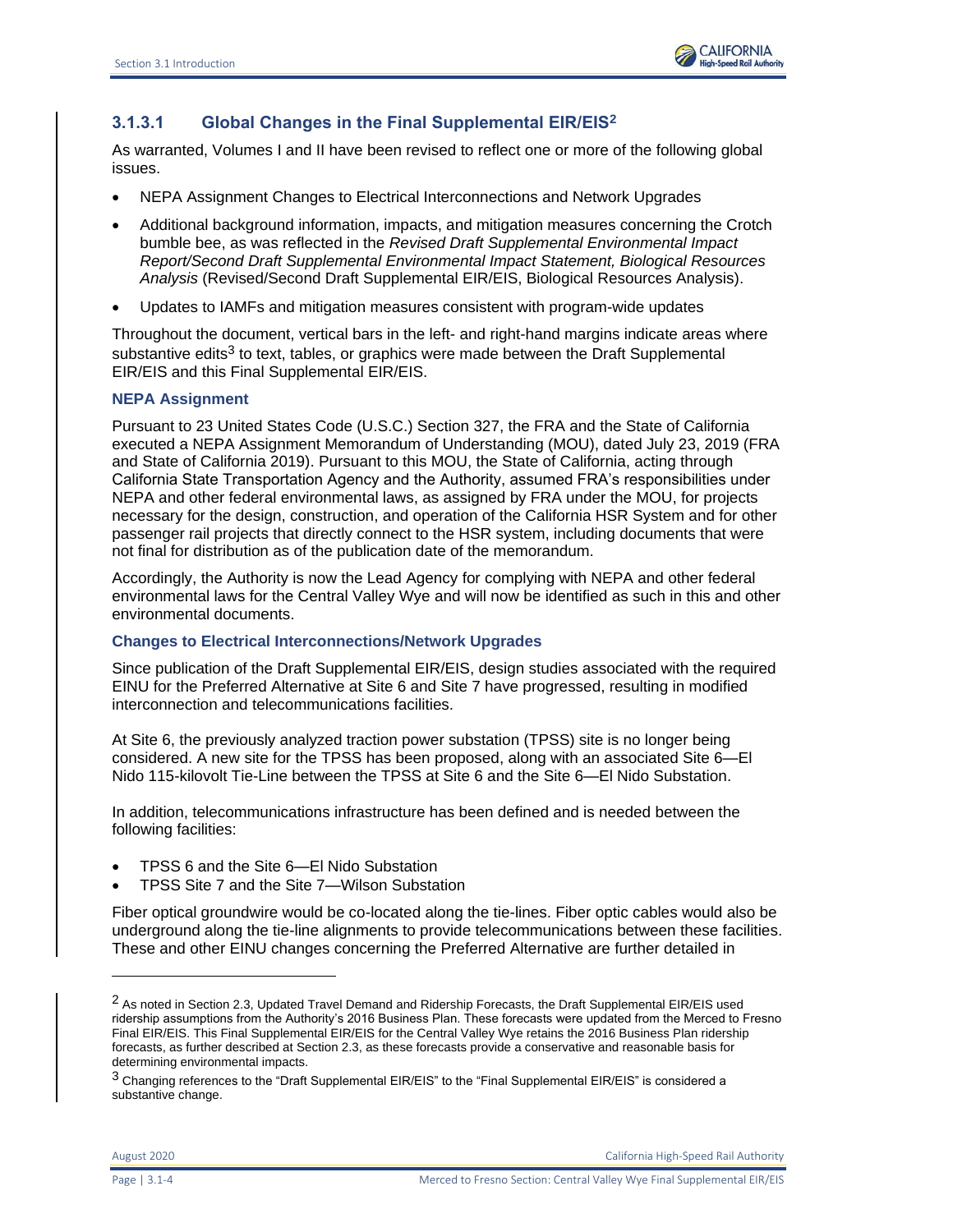

Section 2.2.3.4, SR 152 (North) to Road 11 Wye Alternative (Proposed Project/Preferred Alternative). Changes in resource impacts as a result of these refinements, are primarily indicated by table notes in the resource discussions in Chapter 3, as well as in this section.

Other than the EINU-related revisions to Sites 6 and 7, there are no changes to the design of the Wye alignment alternatives, therefore no changes to the alignment footprint as identified in Appendix 3.1-B or in the preliminary designs included in Volume III. However, since publication of the Draft Supplemental EIR/EIS, the following appendices have been updated to reflect these EINU changes:

- Appendix 2-D: Electrical Interconnections and Network Upgrades
	- $\circ$  Appendix 2-D.1: Detailed Project Description<sup>4</sup>
	- $\circ$  Appendix 2-D.2: Air Quality Modeling<sup>5</sup>
	- $\circ$  Appendix 2-D.4.B: Amendment to Biological Resources Survey Summary Site 6 & 7<sup>6</sup>

Changes in resource impacts as a result of these refinements are primarily indicated by table notes in the resource discussions in Chapter 3. As noted in Appendix 2-D.1, the work at Sites 6 and 7 is projected to occur immediately following the anticipated 5-year period of construction for the Preferred Alternative. The analysis of construction related air quality impacts was conducted based on this assumption. Refer to Appendix 2-D.2, Air Quality Modeling, as well as Table 3.3-16 and Table 3.3-17 in Section 3.3.

#### **Crotch Bumble Bee and Revised/Second Draft Supplemental EIR/EIS, Biological Resources Analysis**

Following the Authority's publication of the Draft Supplemental EIR/EIS for CEQA purposes in May 2019 and subsequent publication of the Draft Supplemental EIR/EIS for NEPA purposes in September 2019, the Authority learned that the California Fish and Wildlife Commission had accepted for consideration a petition to list as endangered under the California Endangered Species Act a bumble bee species that may be present in the relevant resource study area (RSA) for the Central Valley Wye alternatives.

The California Fish and Game Commission provided notice on June 18, 2019 that it had decided to accept for consideration a petition to list four bumble bee species, and that the four species are now candidate species for listing under the California Endangered Species Act as defined by Section 2068 of the Fish and Game Code. Only one such species, the Crotch bumble bee (*Bombus crotchii*), is assumed to be present in the RSA for the Central Valley Wye alternatives based on historic records as well as the presence of suitable habitat for the species.

Both CEQA and NEPA provide guidance on the recirculation and supplementation of published environmental documents. Pursuant to pertinent requirements of both laws, $<sup>7</sup>$  the Authority, as</sup> lead CEQA and NEPA agency for the Merced to Fresno Section: Central Valley Wye, issued the Revised/Second Draft Supplemental EIR/EIS, Biological Resources Analysis*,* limited to the portions of the Draft Supplemental EIR/EIS that required revision based on the new information about the Crotch bumble bee candidate species. Only Section 3.7, Biological Resources and Wetlands and a related appendix (Appendix 3.7-C.2, Biological Resources and Wetlands Special-Status Wildlife) required revisions; the document was comprised of these elements along with an unaltered excerpt from the Draft Supplemental EIR/EIS, Section 3.19.6.6, regarding cumulative impacts. Section 3.7 was revised to incorporate new background information, methodology,

California High-Speed Rail Authority **August 2020** 2020

<sup>4</sup> Revised since publication of the Draft Supplemental EIR/EIS to show changes at Sites 6 and 7.

<sup>5</sup> Appended to since publication of the Draft Supplemental EIR/EIS to included analysis of changes at Sites 6 and 7.

<sup>6</sup> Appendix 2-D.4.B has been added to the Final Supplemental EIR/EIS to account for changes to the EINU biological resources survey included at Appendix 2-D.4 with the Draft Supplemental EIR/EIS. Appendix 2-D.4 has been renamed as Appendix 2-D.4.A in this Final Supplemental EIR/EIS but has no substantive edits since publication of the Draft Supplemental EIR/EIS.

<sup>&</sup>lt;sup>7</sup> CEQA Guidelines Section 15088.5(c) and 40 Code of Federal Regulations 1502.9(c)(1)(ii).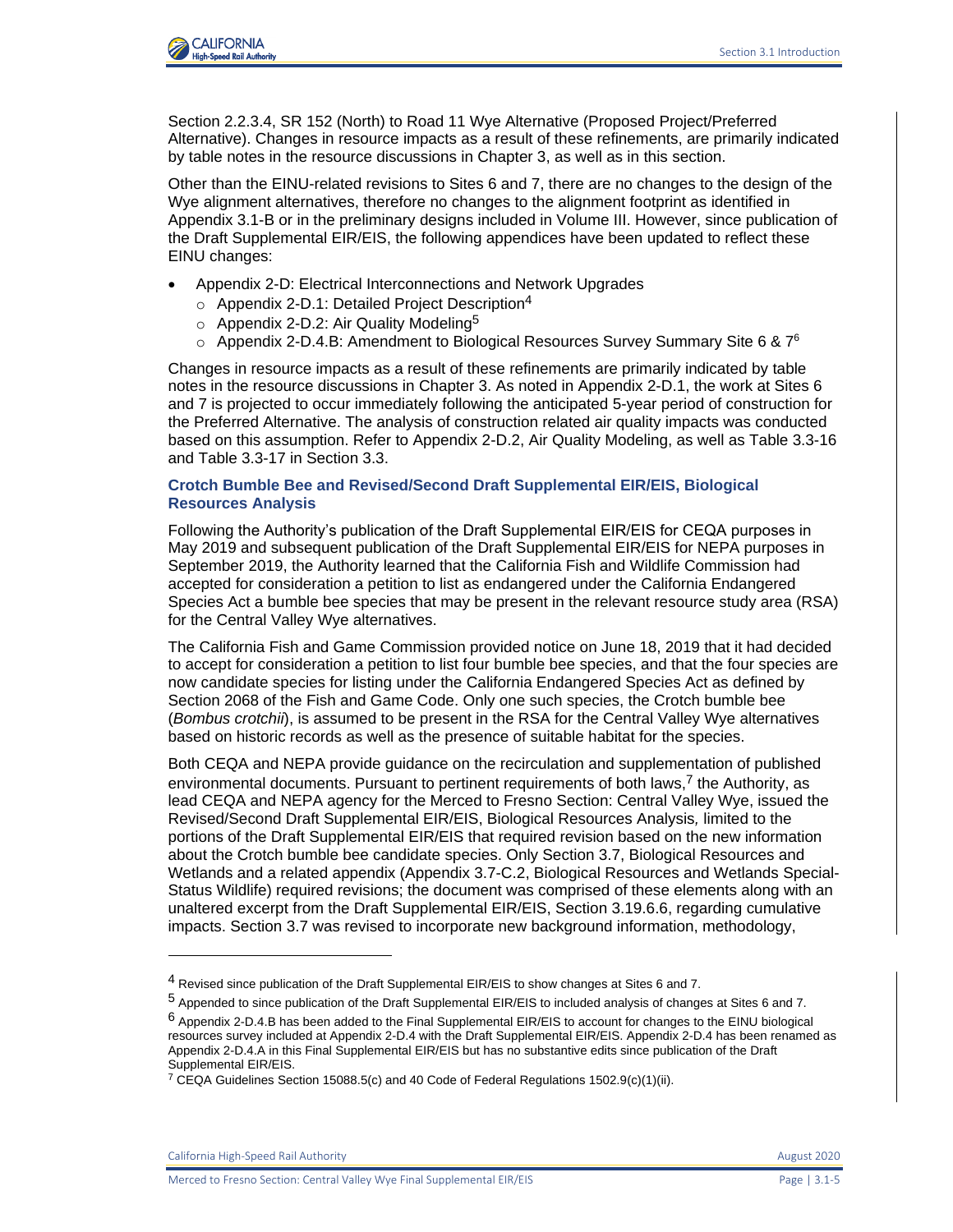

impact analysis, and mitigation measures concerning this species. All of the above, including the revised Appendix 3.7-C.2, are incorporated into this Final Supplemental EIR/EIS.

#### **Revisions to Impact Avoidance and Mitigation Features and/or Mitigation Measures**

Since printing and publication of the Draft Supplemental EIR/EIS, the Authority has revised its IAMFs and mitigation measures. The revisions generally added detail to IAMFs and mitigation measures, and no impact conclusion from the Draft Supplemental EIR/EIS required alteration as a result. Pertinent chapters, sections, and appendices were revised to reflect these changes. Refer to Appendix 2-B, California High-Speed Rail: Impact Avoidance and Minimization Features, for a complete list of the Authority's IAMFs.

These revisions are in addition to further, topic-specific mitigation changes described below regarding Section 3.7 and Chapter 5, Environmental Justice.

# **3.1.4 Revisions in Response to Comments on the Draft Supplemental EIR/EIS or to Changes in Regulations/Case Law**

In addition to the revisions associated with the global issues noted above, Volumes I and II of this Final Supplemental EIR/EIS reflect other text and/or figure revisions. These revisions are related to responses to comments received on the draft documents, changes to regulations/case law, and other nonsubstantive text edits (e.g., grammar, punctuation, headers and footers).

Within Volume I, all chapters and sections had such updates, except Chapter 13, Glossary. As noted above, several appendices were revised in association with the global issues detailed in Section 3.1.3.1. In addition, several other appendices within Volume II were updated as described below. For all other appendices, no substantive changes were necessary.

Vertical bars in the left- and right-hand margins indicate areas where substantive edits to text, tables, or graphics were made between the Draft Supplemental EIR/EIS and this Final Supplemental EIR/EIS.

No changes were made to Volume III, Alignment Plans.

#### *Volume I*

- **Chapter 1, Introduction and Purpose, Need, and Objectives.** A footnote has been added to the project objectives to acknowledge a change in anticipated timing of construction of the statewide HSR system compared to the objectives in the Merced to Fresno Final EIR/EIS (Authority and FRA 2012).
- **Chapter 2, Alternatives.** Text has been added to Section 2.3, Updated Travel Demand and Ridership Forecasts, and Section 2.4, Updated Operations and Service Plan regarding updates to the Authority's Business Plan since printing and publication of the Draft Supplemental EIR/EIS. Text has also been added to Section 2.4.2, Maintenance Activities, reflecting program updates to the Authority's maintenance of its properties. Table 2-2 has been updated in response to a comment on the Draft Supplemental EIR/EIS (refer to Volume IV, submission 247, comment 214).
- **Section 3.2, Transportation.** Impact conclusions concerning traffic flow which had been previously based on a "level of service" analysis were updated to add conclusions based on the project's potential to affect vehicles miles traveled. This text was added to reflect the requirements of Senate Bill 743, whose requirements were incorporated into December 2018 updates to the CEQA Guidelines. Revisions also include additional information about the Freeway Agreement between the California Department of Transportation (Caltrans) and Madera County regarding the ultimate disposition of State Route (SR) 152 as well as clarifications regarding considerations of impacts on school bus routes.
- **Section 3.3, Air Quality and Global Climate Change.** Explanatory text has been added in connection with the California Supreme Court's December 2018 decision regarding Sierra Club v. County of Fresno (also known as the "Friant Ranch decision"), providing greater clarity on how identified air pollutant emissions connect to human health impacts. In response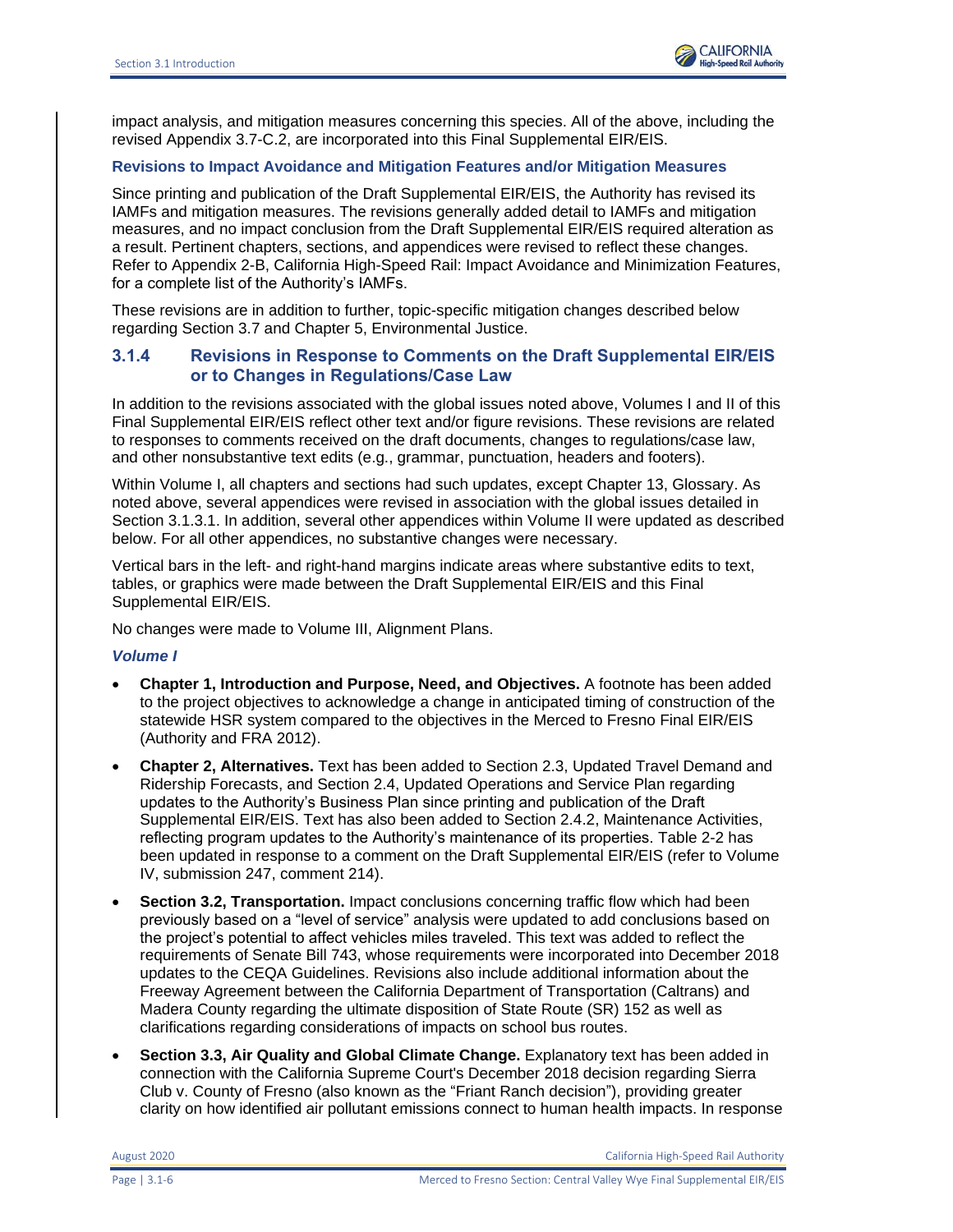

to comments on the Draft Supplemental EIR/EIS, AQ-MM#4 was revised to better incorporate terms of an agreement between the Authority and the San Joaquin Valley Air Pollution Control District. The text has also been revised to reflect FRA's 2020 General Conformity determination and make regulatory updates.

- **Section 3.6, Public Utilities and Energy.** Text added in response to comments regarding groundwater wells and septic systems; regulatory updates are also included.
- **Section 3.7, Biological Resources and Wetlands.** In response to comments from the California Department of Fish and Wildlife, revisions in this section are primarily focused on mitigation measures, including the conversion of several measures previously identified as IAMFs to mitigation measures. Also, see above concerning the Revised/Second Draft Supplemental EIR/EIS, Biological Resources Analysis.
- **Section 3.12, Socioeconomics and Communities**. Text added clarifying considerations of impacts on school bus routes. In addition, a correction has been made in Table 3.12-10, Estimated Number of Residential Displacements by Alternative, for the SR 152 (North) to Road 11 Wye Alternative in Unincorporated Madera County. The correction reduces the estimated number of displaced residents.
- **Section 3.14, Agricultural Farmland.** Text added clarifying groundwater wells as an element of agricultural infrastructure.
- **Section 3.16, Aesthetics and Visual Resources.** Revisions incorporated including addition of a key viewpoint, further acknowledgement the rural aesthetic, and clarifications regarding how AVR-MM#6 addresses potential impacts related to graffiti and deterioration.
- **Section 3.17, Cultural Resources.** Text added to include a summary of the Native American Grave Protection and Repatriation Act as well as Section 106 Findings for three impact conclusions (Impacts CUL#4, CUL#5, and CUL#6).
- **Chapter 4, Section 4(f) and Section 6(f) Resources.** This chapter has been updated to identify the alternative with the least overall harm and finalize the Authority's determinations under Section 4(f) of the US Department of Transportation Act of 1966 (49 U.S.C. § 303).
- **Chapter 5, Environmental Justice.** As a result of the Authority's ongoing consultation with the Fairmead community and Madera County following the May 2019 publication of the Draft Supplemental EIR/EIS for CEQA purposes, the Authority is revising a mitigation measure (EJ-MM#1) with equally effective terms. In the Draft Supplemental EIR/EIS, EJ-MM#1 had outlined a process by which the Authority would purchase Fairmead Elementary School (assuming the property became available for sale) and convert the school into a community center for Fairmead.

In this Final Supplemental EIR/EIS, EJ-MM#1 has been revised to reflect that the Authority will instead provide funding to Madera County towards the purchase of a site and construction of a community center to serve Fairmead. EJ-MM#1 includes a number of performance standards to avoid/minimize any potential for secondary environmental effects.

- **Chapter 6, Project Costs and Operations**. This chapter has been revised with additional discussion of project cost considerations.
- **Chapter 7, Other CEQA/NEPA Considerations.** This chapter was revised to include clarifying text on NEPA regulations.
- **Chapter 8, Preferred Alternative.** Revisions in this chapter include updates regarding determination of the Preferred Alternative (SR 152 (North) to Road 11 Wye) as the least environmentally damaging practicable alternative, including agency concurrence on this determination as well as updates to public outreach and public comment following publication of the Draft Supplemental EIR/EIS.

California High-Speed Rail Authority **August 2020** 2020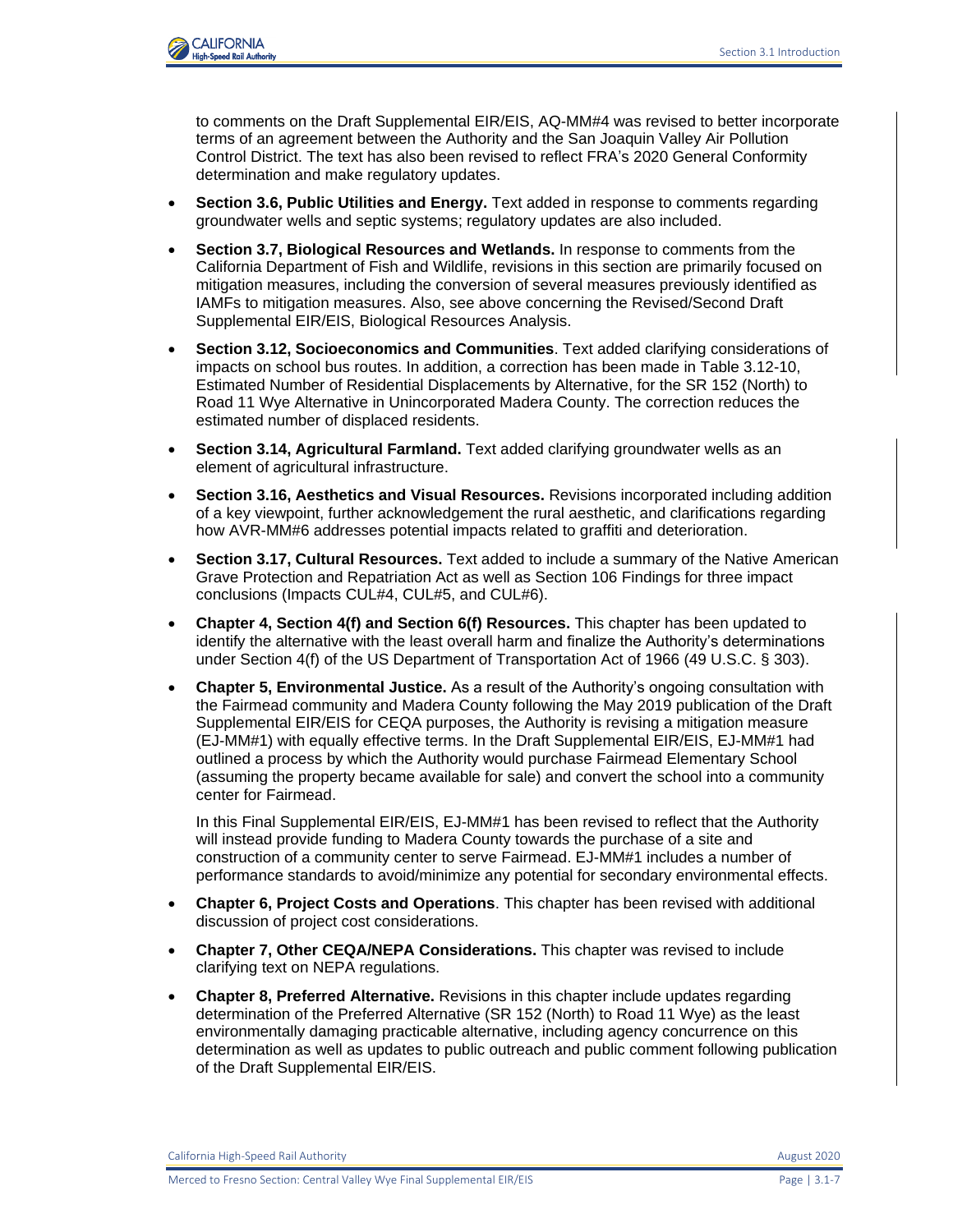

- **Chapter 9, Public and Agency Involvement**. Text was added to include discussion of the circulation of the Draft Supplemental EIR/EIS and the Revised/Second Draft Supplemental EIR/EIS, Biological Resources Analysis, as well as additional meetings conducted by the Authority since printing and publication of the Draft Supplemental EIR/EIS.
- **Chapter 10, Final Supplemental EIR/EIS Distribution.** Text was updated to reflect changes in elected officials and provide updated information about the Final Supplemental EIR/EIS distribution.
- **Chapter 11, List of Preparers**. This list has been updated to reflect changes since printing and publication of the Draft Supplemental EIR/EIS.
- **Chapter 12, References.** References were updated to include additional resources consulted since printing and publication of the Draft Supplemental EIR/EIS.
- **Chapter 14, Index.** The Index was initially prepared for the Draft Supplemental EIR/EIS and has been revised to reflect this Final Supplemental EIR/EIS.
- **Chapter 15, Acronyms.** This chapter was updated to include revisions as well as additional acronyms introduced after printing and publication of the Draft Supplemental EIR/EIS.

#### *Volume II*

- **Appendix 3.1-C, Comparison of Mitigation Measures and Impacts: Central Valley Wye and Merced to Fresno Final EIR/EIS.** Revisions included summaries of changes to mitigation measures between the Merced to Fresno Final EIR/EIS and the Central Valley Wye Draft Supplemental EIR/EIS and a comparison of impact conclusions between the two documents.
- **Appendix 3.2-A, High-Speed Rail Grade Separation and Road Closures for Central Valley Wye Alternatives**. Revised to indicate how project-related roadway closures compared to earlier Caltrans agreement documents with Madera County.
- **Appendix 3.3-B, Memorandum Describing Consistency with the Merced to Fresno General Conformity Determination.** Additional correspondence between the Authority and FRA has been included with this appendix.
- **Appendix 3.4-A, Noise and Vibration Mitigation Guidelines.** Revised to reflect programwide changes since the printing and publication of the Draft Supplemental EIR/EIS.
- **Appendix 3.12-D, Economic Effects on School Districts.** Clarifying text was added regarding the potential bonding capacity of school districts and school bus route impacts.
- **Appendix 3.16-A, Aesthetics and Visual Quality Local and Regional Plans and Laws Consistency Analysis**. Updates to IAMFs were added.
- **Appendix 3**.**17-C, Tribal Consultation**. The proper name of one tribe was corrected in several locations.
- **Appendix 3.19-A, Cumulative Plans and Non-Transportation Project List.** In response to a comment on the Draft Supplemental EIR/EIS, one update was added to this list.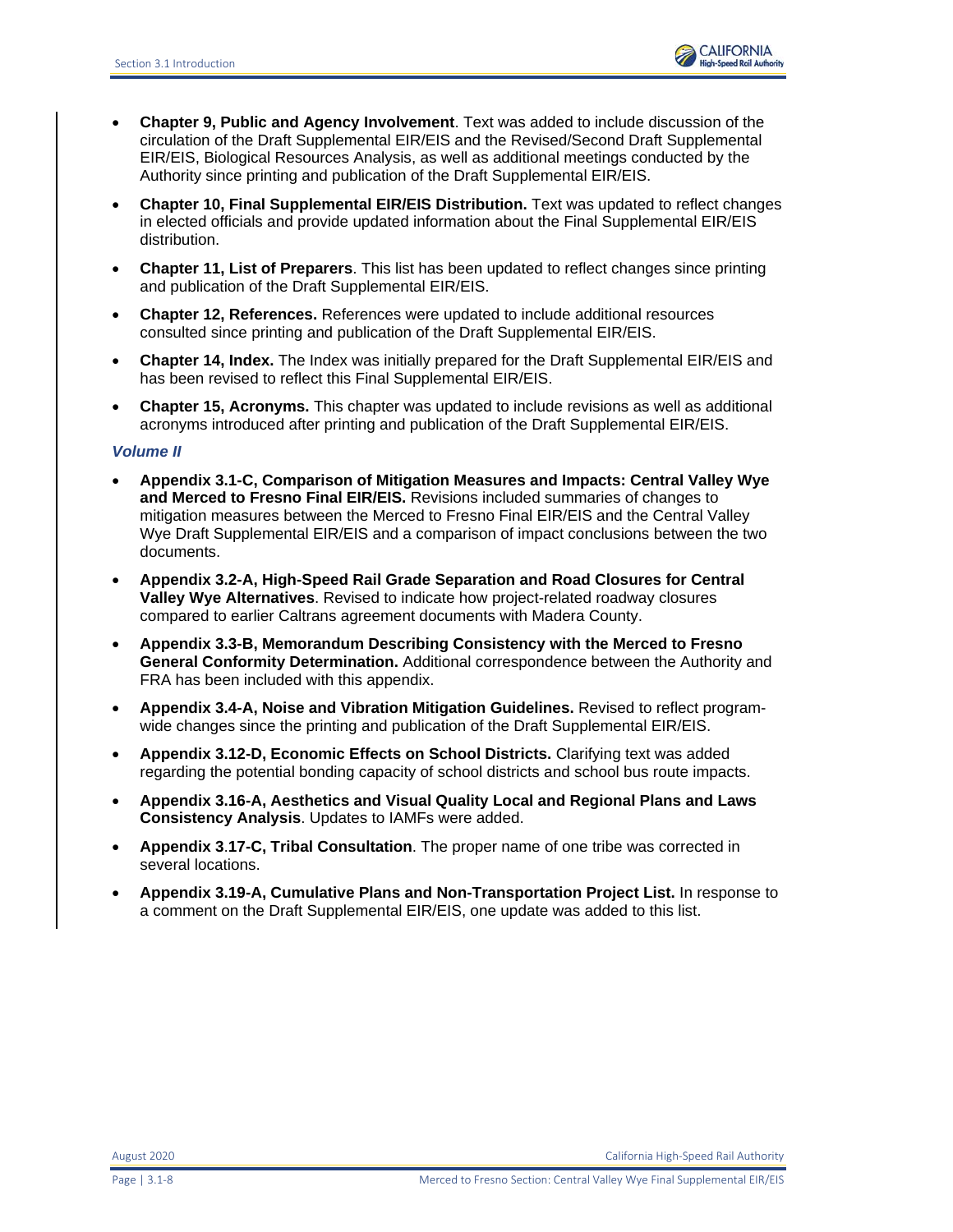

# **3.1.5 Chapter 3 Organization and Content**

This Final Supplemental EIR/EIS divides each section for the resource topics in Chapter 3 into the subsections described below.

# **3.1.5.1 Introduction**

The introduction presents an overview of the resource topic and the issues considered in the analysis, and it defines the relevant resource issues. This section also identifies separate technical reports and appendices that support the analysis, as applicable, and other related environmental resource sections where this topic is discussed. This Final Supplemental EIR/EIS uses many of the same sources and methods as the Merced to Fresno Final EIR/EIS; this section identifies the similarities and differences between the two analyses.

# **3.1.5.2 Laws, Regulations, and Orders**

#### *Content of Resource Sections*

Each resource section in Chapter 3 includes the following sections:

- 1. Introduction
- 2. Laws, Regulations, and Orders
- 3. Compatibility with Plans and Laws
- 4. Methods for Evaluating Impacts
- 5. Affected Environment
- 6. Environmental Consequences
- 7. Mitigation Measures
- 8. Impacts Summary for NEPA Comparison of Alternatives
- 9. CEQA Significance Conclusions

This section identifies any applicable updates or additions to the legal and regulatory framework that have occurred since publication of the Merced to Fresno Final EIR/EIS.

# **3.1.5.3 Compatibility with Plans and Laws**

This section addresses CEQA and NEPA requirements to describe a proposed project's inconsistencies or conflicts with applicable federal, state, and local land use and other plans and laws. CEQA Guidelines require that an EIR discuss any inconsistencies between the proposed project and applicable general plans, specific plans, and regional plans (CEQA Guidelines, § 15125(d)).8 The Council on Environmental Quality (CEQ) regulations require a discussion of conflicts between a proposed undertaking and the objectives of federal, regional, state, local and tribal<sup>9</sup> land use plans, policies, and laws, as well as a description of the extent to which the Authority would reconcile the inconsistencies (CEQ Regulations, §§ 1502.16(c), 1506.2(d)). This discussion is provided in each resource section under the heading Compatibility with Plans and Laws. A complete inventory of the pertinent regional and local Plans and Laws appears in Appendix 3.1-A.

# **3.1.5.4 Methods for Evaluating Impacts**

This section defines the RSA, describes the methods used to evaluate the impacts of implementing the Central Valley Wye alternatives, and discusses the thresholds used for determining significance under CEQA for each resource topic. The methods for evaluating NEPA impacts are consistent with FRA Procedures for Considering Environmental Impacts (64 Fed. Reg. 28545), and the methods for evaluating CEQA impacts are consistent with the CEQA Guidelines, including the December 2018 Guidelines Amendments.

The methods for evaluating impacts apply to the analysis for both NEPA and CEQA unless otherwise indicated. In most cases, the methods used to collect data and evaluate potential impacts for each resource topic are the same as the data collection and impact evaluation methods found in the Merced to Fresno Final EIR/EIS. A complete description of the methods is presented in the sections for each resource along with a description of any substantive differences in the methods for analysis between this Final Supplemental EIR/EIS and the Merced to Fresno Final EIR/EIS. In some instances, the Authority updated its methods for the impact

California High-Speed Rail Authority **August 2020 August 2020** 

Merced to Fresno Section: Central Valley Wye Final Supplemental EIR/EIS Page | 3.1-9

<sup>8</sup> All citations in this document to the "CEQA Guidelines" are references to the California Code of Regulations, Title 14, Division 6, Chapter 3, Sections 15000–15387.

<sup>9</sup> No designated tribal lands exist in the vicinity of the Central Valley Wye alternatives and no analysis of tribal land use policies is provided.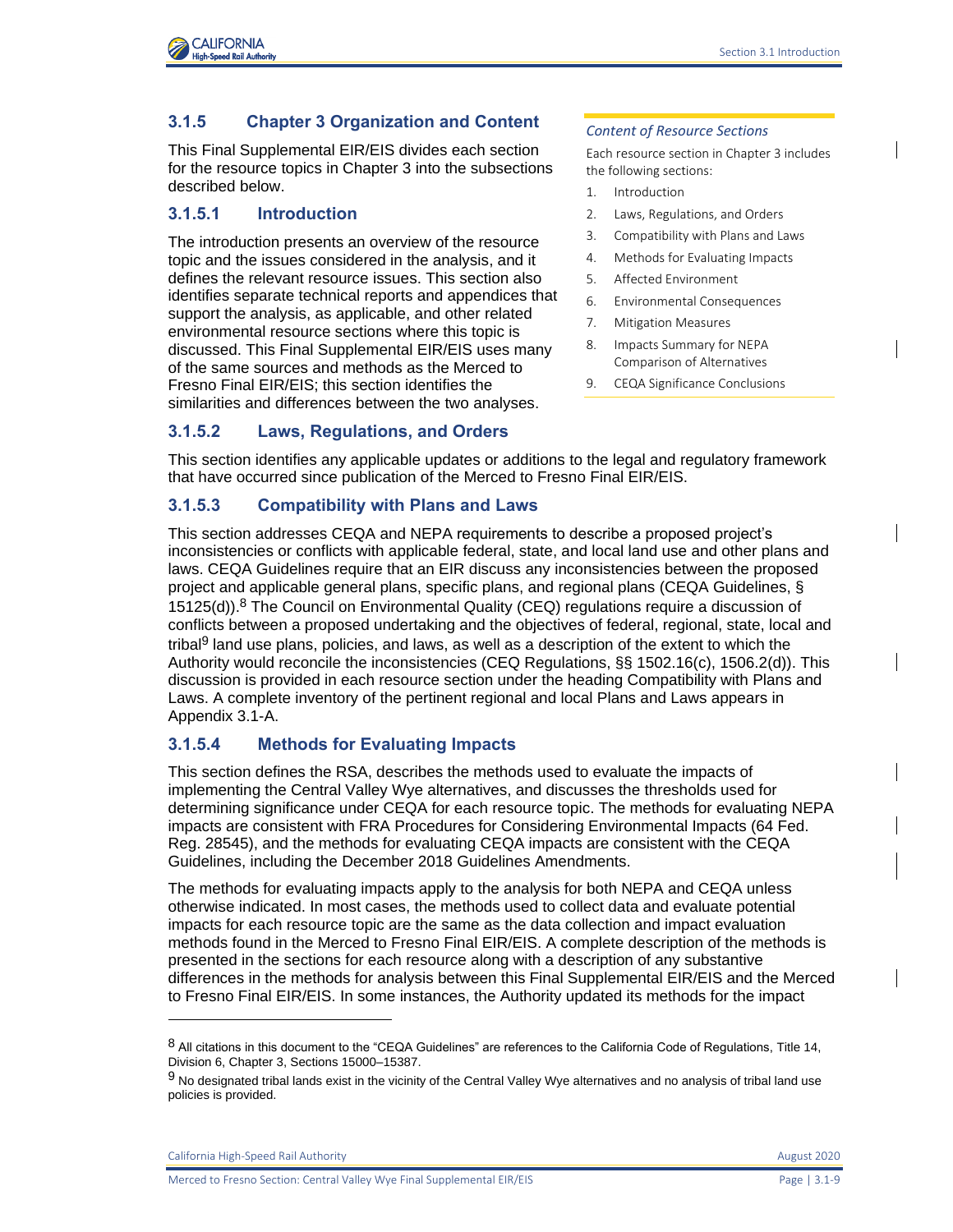

analysis or used new thresholds for determining significance under CEQA. This Final Supplemental EIR/EIS includes updated data collected since the Merced to Fresno Final EIR/EIS was approved. If still current, data collected for the Merced to Fresno Final EIR/EIS also informs this impact evaluation.

#### **Definition of Resource Study Areas**

The RSAs are the geographic boundaries in which the environmental investigations specific to each resource topic were conducted and therefore vary in context by each resource topic. A resource topic may have more than one RSA depending on the impacts being analyzed. The RSAs pertinent to each specific resource topic are described in each resource subsection (Section 3.2 through Section 3.18) and for cumulative impacts (Section 3.19). [Figure 3.1-1](#page-10-0) illustrates the components of a typical RSA.

Each RSA covers a geography that includes:

- Area necessary to define characteristics and context of the resource
- Facilities or features within the project footprints of the Central Valley Wye alternatives and associated activities that could affect the resource
- Area necessary to determine the direct and indirect impacts (both beneficial and adverse) of the Central Valley Wye alternatives

#### **Impact Avoidance and Minimization Features**

The evaluation of impacts takes into account the beneficial influence of IAMFs, which are part of the Central Valley Wye alternatives and would be included by the Authority as part of final design and construction to avoid and minimize impacts (see Section 2.2.3.7, Impact Avoidance and Minimization Features, for more information). IAMFs are standard practices and design features that provide specific means to avoid and minimize environmental and community impacts. IAMFs may involve the development of a plan or program, such as a dust control plan to minimize impacts on air quality, or require or restrict an action, such as limiting construction material delivery hours to minimize impacts on traffic during peak travel times, to achieve a specific outcome. IAMFs differ from mitigation measures in that they are part of the Central Valley Wye alternatives and would be implemented by the Authority as a binding commitment included as part of project approval. In contrast, mitigation measures (where adopted) would further reduce, compensate for, or offset impacts of the Central Valley Wye alternatives. This Final Supplemental EIR/EIS labels and numbers IAMFs. For example, AG-IAMF#1 refers to the first agricultural (AG) resources–related IAMF.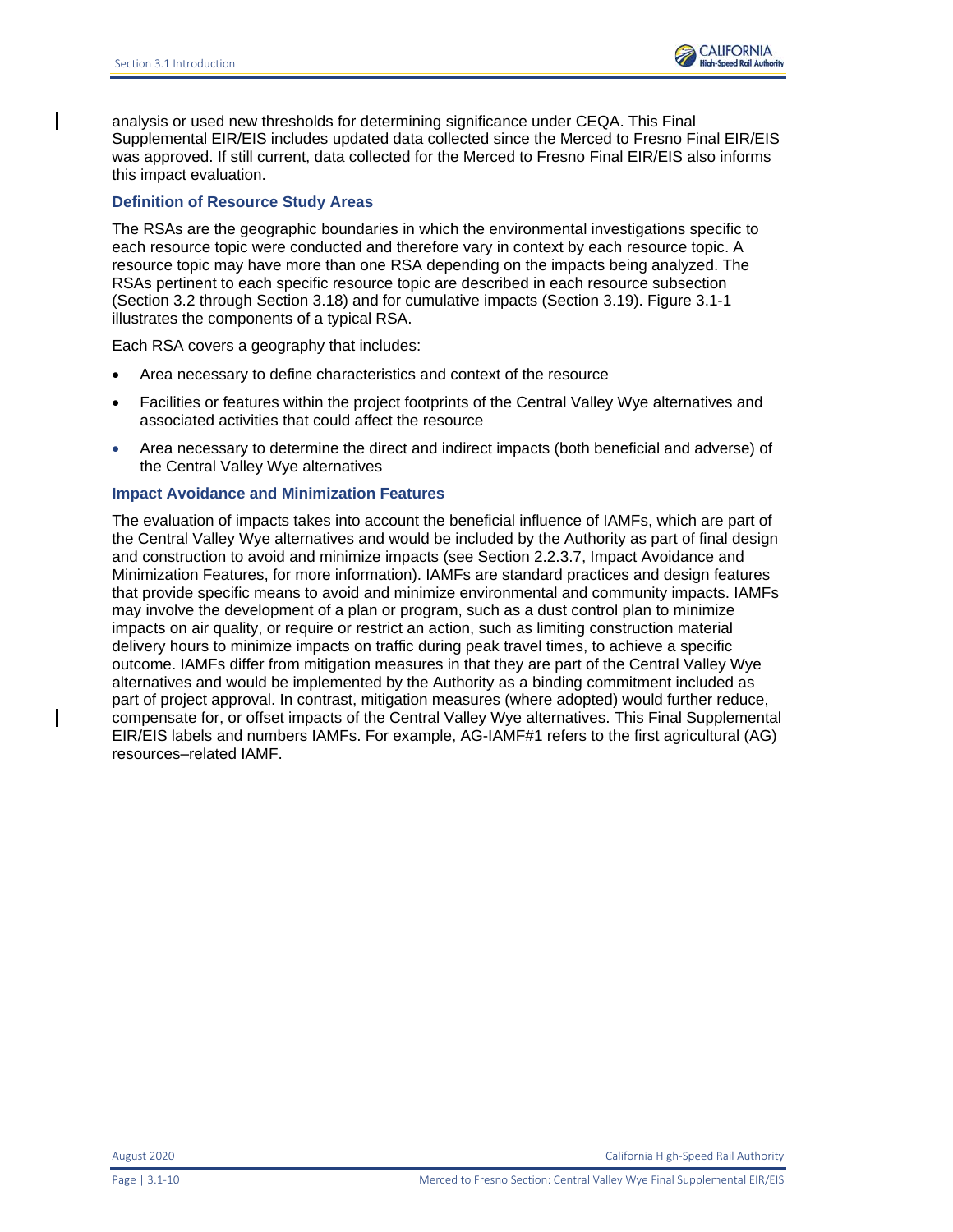



<span id="page-10-0"></span>*Source: Authority and FRA 2016* NOVEMBER 30, 2016

**Figure 3.1-1 Typical Resource Study Area**

Merced to Fresno Section: Central Valley Wye Final Supplemental EIR/EIS Page 13.1-11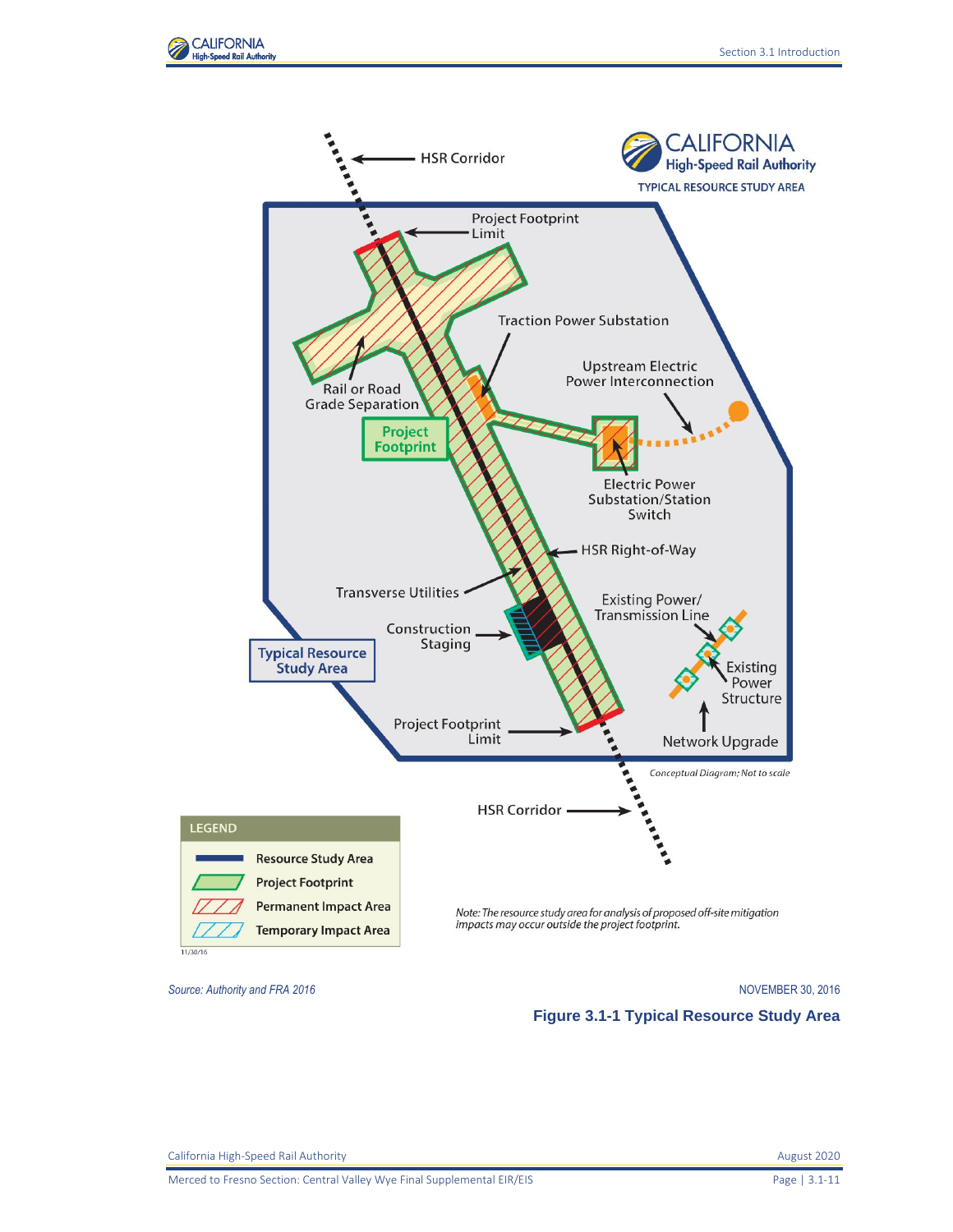# **Methods for NEPA and CEQA Impact Analysis**

Each resource section describes the methods and data sources analysts used for identifying impacts on that resource. The methods for analysis vary by resource and rely on both quantitative and qualitative techniques. Where appropriate to understand the impacts, fieldwork was conducted to collect data. The sections identify any differences in methods or data sources employed between this Final Supplemental EIR/EIS and the Merced to Fresno Final EIR/EIS. In most cases, the methods are the same and are presented again in each section to facilitate a clear understanding. However, in some instances, the methods have been refined, and these updates are presented in each section.

While the terms "context" and "intensity" themselves are not used in the analysis, these concepts are employed to fully illustrate the impacts and facilitate comparison between alternatives. *Context* refers to the environment in which a proposed project occurs, and may include affected interests or resources, the specific locality, the region, or society as a whole, depending on the resource. *Intensity* refers to the severity of the impact; its analysis encompasses the type, quality, and sensitivity of the resource involved; location and extent of the impact; duration of the impact; whether the action threatens a violation of federal or state law or requirements imposed for the protection of the environment; and other intensity considerations (40 C.F.R. 1508.27). Under NEPA, once a decision to prepare an EIS is made, the analysis focuses on the magnitude of the impact; no explicit judgment of its significance is made. Nonetheless, the Authority acknowledges that the Merced to Fresno Final EIR/EIS identified NEPA impacts in terms of significance. In this Final Supplemental EIR/EIS however, each analytical section within Chapter 3 provides a detailed discussion of NEPA impact conclusions.

Conversely, CEQA requires the identification of each "significant effect on the environment" resulting from the project and uses a threshold-based approach to determine significance (CEQA Guidelines §§ 15064(a) and 15126.4). All significant impacts on the environment must be disclosed and mitigated, if feasible. Because of the difference in the approach to the determinations of significance under NEPA and CEQA, impacts determined to be significant under CEQA will not have a similar label under NEPA.

Each impact is identified by a name and number (e.g., Impact AG#1, Temporary Use of Important Farmland). The impact names in this Final Supplemental EIR/EIS are similar to the impact names in the Merced to Fresno Final EIR/EIS. Appendix 3.1-C of this Final Supplemental EIR/EIS provides added text and tables to better show the relationship between the impact names/conclusions used in the Merced to Fresno Final EIR/EIS and this Final Supplemental EIR/EIS. Any differences in the impact names are the result of organizational changes made to improve readability, changes in the approach to identifying construction impacts and operations impacts, and impacts that are specific to either document.

#### **Determining Significance under CEQA**

The Authority has established thresholds in each resource category based on Appendix G of the CEQA Guidelines to determine the level of significance of impacts under CEQA and, where appropriate, the requirement for mitigation measures to reduce the magnitude and severity of impacts. If a threshold is exceeded, the impact is considered significant and the impact is specifically identified. For significant impacts, feasible mitigation measures are identified. For example, in Section 3.4, the first significant impact discussed is Impact NV#1: Temporary Exposure of Sensitive Receivers to Construction Noise, and mitigation measure NV-MM#1: Construction Noise Mitigation is provided to reduce this impact. If mitigation does not reduce an impact below the threshold, the impact remains significant after mitigation. The CEQA thresholds of significance are presented in each resource section.

# **3.1.5.5 Affected Environment**

The affected environment section describes the existing conditions within the RSA for that resource. The affected environment section provides the basis and context for environmental analysis and evaluation of impacts. This Final Supplemental EIR/EIS updates the descriptions in the Merced to Fresno Final EIR/EIS with new information about conditions of resources in the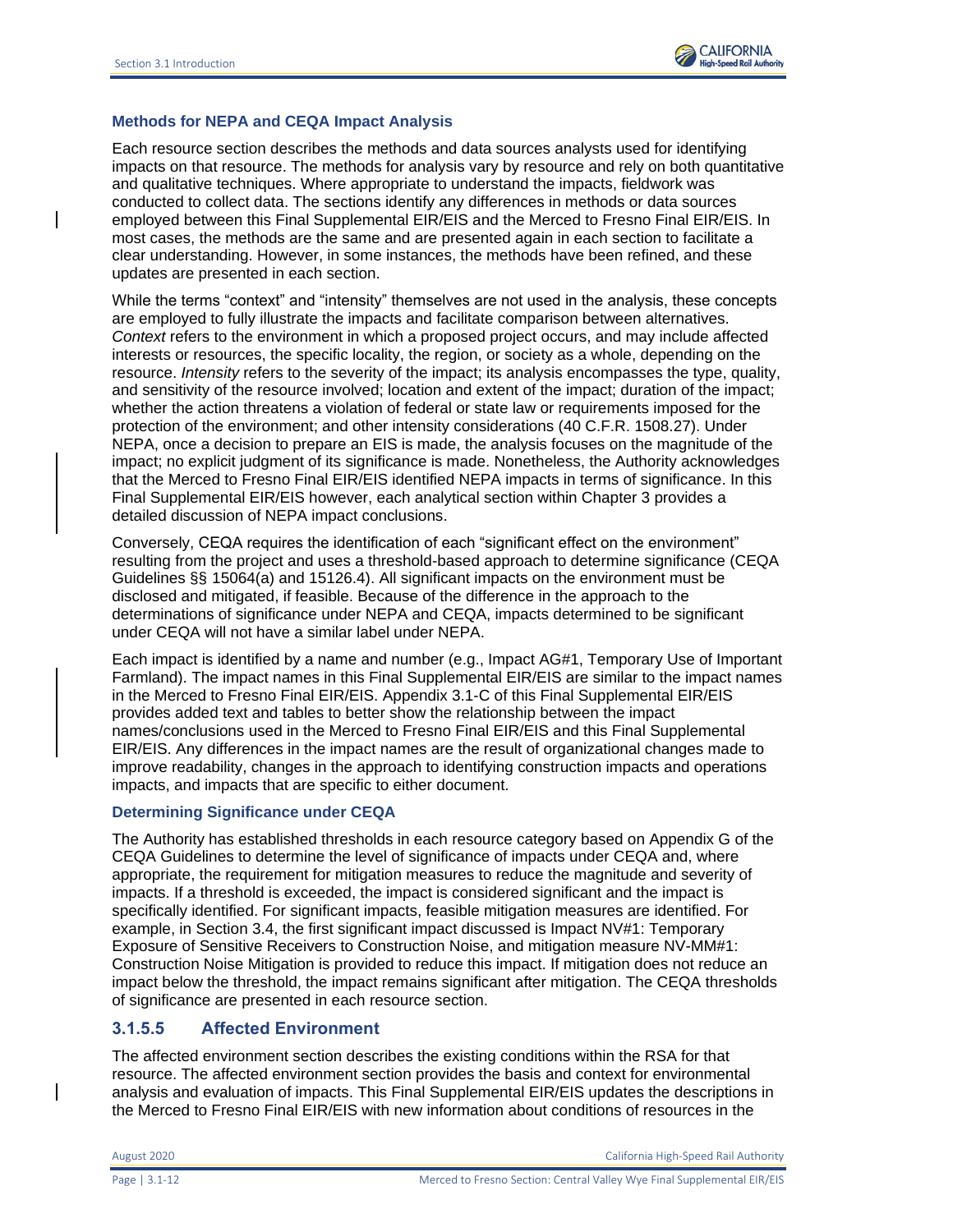

affected environment for each resource and extends the Merced to Fresno wye design options to include the area west of Road 8 (see Section 2.2.1, Central Valley Wye Alternatives, for additional information). The area associated with the electrical interconnections and network upgrades are also included as part of the Central Valley Wye alternatives. The updates focus on changes in the regional setting and context since publication of the Merced to Fresno Final EIR/EIS in 2012, including information updated through additional fieldwork, research, and meetings with stakeholders. However, for readability, the affected environment is presented comprehensively and includes relevant data from the Merced to Fresno Final EIR/EIS as well information that has been updated since 2012.

CEQA requires an EIR to include a description of the existing physical environmental conditions in the vicinity of the project and states that those conditions will "normally constitute the baseline physical conditions by which a lead agency determines whether an impact is significant" (CEQA Guidelines § 15125(a)). The existing conditions baseline year for this Final Supplemental EIR/EIS is generally 2015, the time when the environmental analysis for the Central Valley Wye alternatives began. As such, this Final Supplemental EIR/EIS evaluates the impact of the Central Valley Wye alternatives against the current environmental conditions for the purposes of the CEQA analysis. A description of the requirements under NEPA to provide a comparison to the No Project Alternative follows in Section 3.1.3.6, Environmental Consequences.

# **3.1.5.6 Environmental Consequences**

The environmental consequences section describes the impacts resulting from the Central Valley Wye alternatives as well as the impacts resulting from the No Project Alternative.

# **No Project Alternative**

The CEQA Guidelines also require that an EIR examine "what would be reasonably expected to occur in the foreseeable future if the project were not approved, based on current plans and consistent with available infrastructure and community service" (CEQA Guidelines § 15126.6(e)(2)). Similarly, NEPA requires that the alternatives analysis in an EIS "include the alternative of no action" (CEQ regulations 1502.14(d)). Accordingly, the No Project Alternative is included in this Final Supplemental EIR/EIS to provide decision-makers and the public with a basis of comparison for evaluating the impacts of the Central Valley Wye alternatives. The No Project Alternative in this Final Supplemental EIR/EIS serves as both the "no action" alternative under NEPA and the "no project" alternative under CEQA.

Each resource section contains an analysis of the No Project Alternative under a "No Project Alternative" subheading. This analysis is qualitative in nature and considers the impacts of current land use and transportation plans in Merced and Madera Counties, including planned improvements to the highway, aviation, conventional passenger rail, and freight rail systems through the 2040 planning horizon for the environmental analysis. The No Project Alternative assumes no high-speed rail is constructed in the area of the Central Valley Wye alternatives, but that the construction that is currently underway in the Merced to Fresno section would continue to completion and connect to the adjacent Fresno to Bakersfield section, which is also under construction. The No Project Alternative also assumes that other parts of the Phase 1 HSR System between San Francisco and Los Angeles would be built and operational by 2040, achieving many, but not all, of the benefits of a continuous, 520 mile Phase 1 system. A gap in the Phase 1 HSR System in the wye area, like a gap in the system anywhere else in the state, would reduce the transportation connectivity and environmental benefits of the Phase 1 system as a whole until the gap is eliminated.

As noted in Section 2.2.3, Description of the Central Valley Wye Alternatives, the EINU proposed in Merced, Madera, Fresno, and Stanislaus Counties are ancillary project features, specifically designed to allow PG&E to accommodate the planned electrical load required for the HSR system only. Consequently, if none of the Central Valley Wye alternatives is approved, these upgrades would not be required. It is anticipated that the network upgrade areas in Merced, Madera, Fresno, and Stanislaus Counties would remain the same as the existing conditions for the foreseeable future because no other PG&E projects are currently proposed or reasonably

California High-Speed Rail Authority **August 2020 August 2020**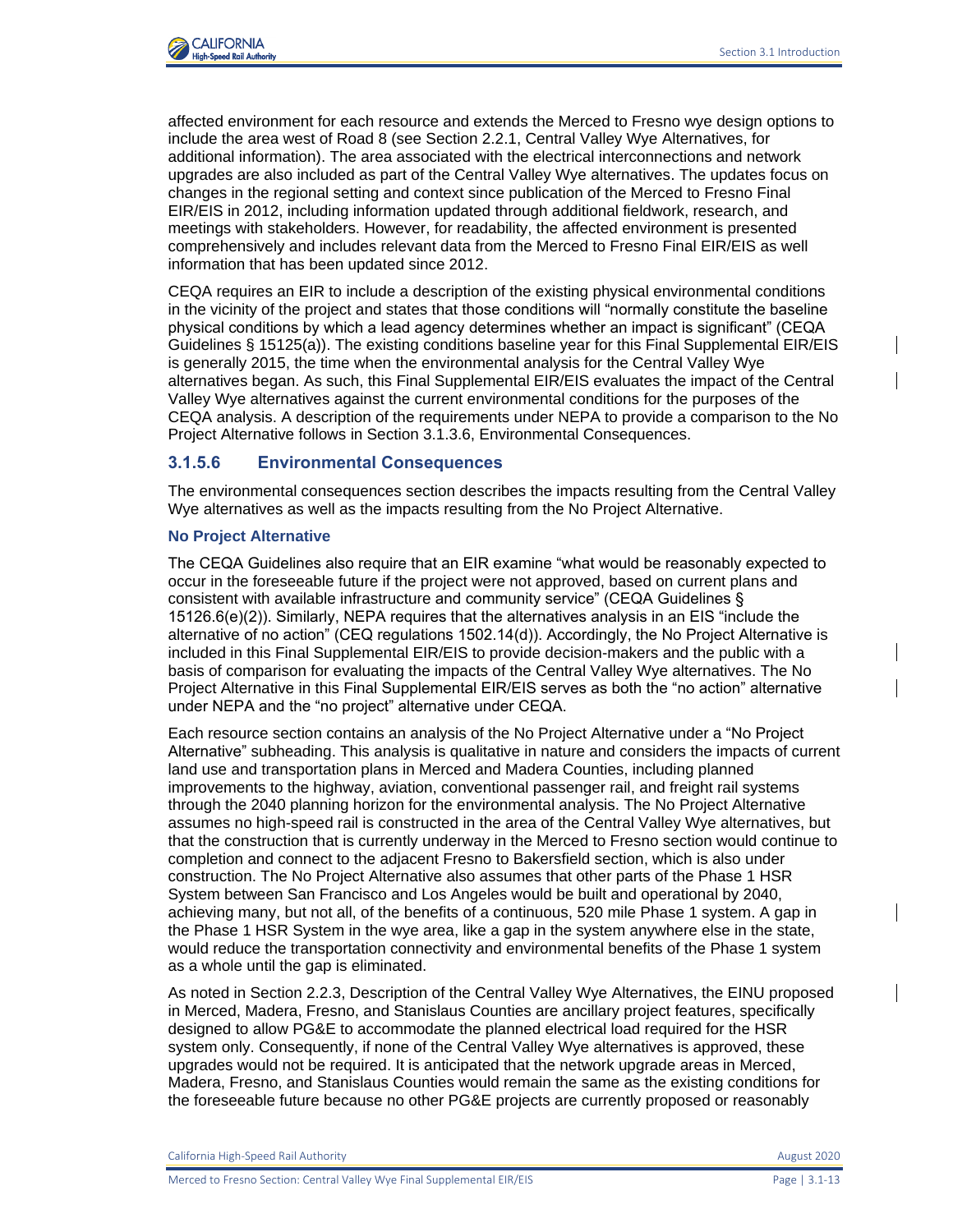

foreseeable. Therefore, the analysis of the No Project Alterative throughout this chapter is focused on Merced and Madera Counties where reasonably foreseeable consequences of not implementing the Central Valley Wye alternatives would occur.

### **Central Valley Wye Alternatives**

The environmental consequences section continues with a discussion of the potential temporary and permanent impacts resulting from construction and operation of the Central Valley Wye alternatives. The analysis includes sufficient information to allow for meaningful evaluation, analysis, and comparison of the Central Valley Wye alternatives. The section presents the environmental consequences in comparative form. As described in Chapter 2, Alternatives, the Central Valley Wye alternatives resemble each other because of their geographic proximity and uniform design features, and consequently in many cases they would result in similar impacts. Where the impacts of the alternatives differ, the chapter section identifies those differences to clearly define the choices each of the alternatives presents.

Each impact discussion that addresses a CEQA threshold also includes a subsection entitled CEQA Conclusion. The CEQA Conclusion subsection identifies the relevant CEQA threshold and describes the level of CEQA significance for that threshold. A discussion of mitigation is included where it is required to address a significant CEQA impact. The full text of applicable mitigation measures is provided later in the resource section. For example, Impact NV#1 in Section 3.4 includes mitigation measure NV-MM#1 to reduce the impact. The full text of NV-MM#1 is provided in Section 3.4.7, Mitigation Measures.

NEPA and CEQA also require examination of a project's cumulative impacts (i.e., a project's impacts considered in conjunction with the impacts of other past, present, and reasonably foreseeable projects causing related impacts). Section 3.19 discusses the Central Valley Wye alternatives' contribution to any cumulative impact for each resource.

# **3.1.5.7 Mitigation Measures**

This section identifies and describes proposed mitigation measures to avoid, minimize, repair or restore, reduce over time, or compensate for adverse impacts. Because this is a supplemental analysis, mitigation measures will apply in the following ways:

- Implementation of the previously adopted mitigation measures from the Merced to Fresno Final EIR/EIS that are applicable to the Central Valley Wye
- Modified mitigation measures from the Merced to Fresno Final EIR/EIS<sup>10</sup>
- New mitigation measures not included in the Merced to Fresno Final EIR/EIS

This approach tailors mitigation to reduce or offset adverse impacts potentially resulting from implementing each of the Central Valley Wye alternatives, including those impacts previously identified in the Merced to Fresno Final EIR/EIS as well as impacts specific to the Central Valley Wye alternatives. Included in the discussion is mitigation adopted as part of the May 2012 Mitigation Monitoring and Reporting Program and the September 2012 Mitigation Monitoring and Enforcement Plan (and subsequent amendments). The Authority anticipates adoption of a Supplemental Mitigation Monitoring and Enforcement Program for the Merced to Fresno Section: Central Valley Wye.

A discussion of potential secondary impacts resulting from the implementation of each mitigation measure follows the full text of each measure (CEQA Guidelines § 15126.4(a)(1)(D)). If, during project implementation, changing facts or circumstances render mitigation infeasible, additional environmental review may be required. The Authority will continue the current practice of developing memoranda of understanding and funding agreements with local governments to

August 2020 California High-Speed Rail Authority

 $10$  Measures have been modified to address the specific circumstances of the Central Valley Wye. See Section 3.1.2, Changes in Analysis since the Merced to Fresno Final EIR/EIS, for further information.